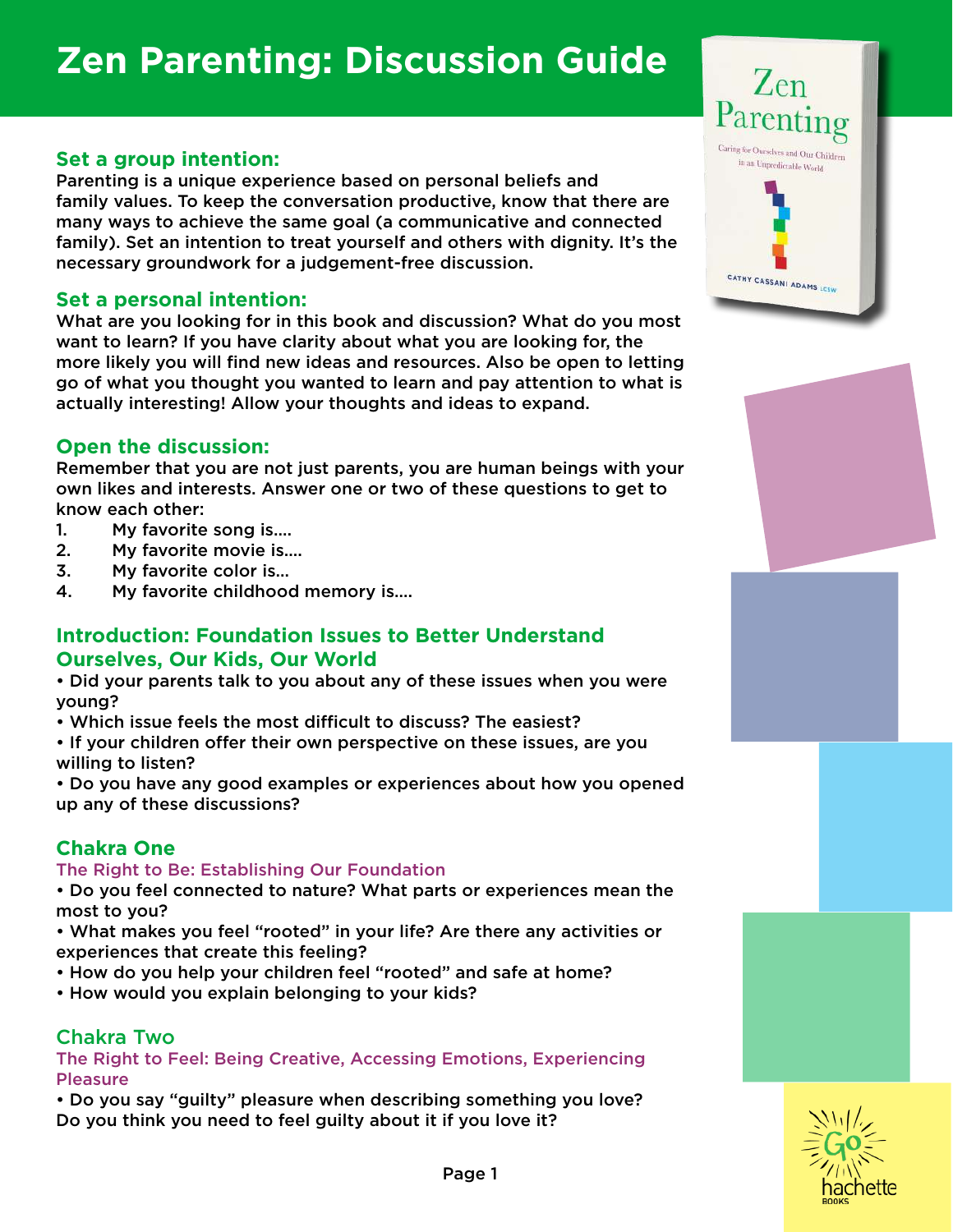# **Zen Parenting: Discussion Guide**

## **Chakra Two (Continued)**

• What do you do to be creative? (It doesn't have to be "art" - it can be the way you dress, decorate, communicate, etc.)

- How do you nurture your child's creativity?
- Are there any emotions that scare you?
- How and when do you talk to your kids about feelings?

### **Chakra Three**

#### The Right to Act: Establishing Our Identity and Sense of Self

• Did your parents allow you to "individuate"? Did they allow you to be yourself or did they want you to be like them?

- In what ways are you different than your birth family?
- How do you respond when your children share their interests with you?
- Do you practice self-care? When and how?

• Do you feel like you are playing a role or do you feel like you show up as yourself?

### **Chakra Four**

#### The Right to Love and Be Loved: Loving Ourselves and Others

- What is your love language? How do you hear and speak love?
- Do you treat others better than you treat yourself?
- Do you have a breathing practice that works for you?
- When experiencing grief, have you ever been told that you are taking too long or moving through it too fast?

## **Chakra 5**

#### The Right to Speak and Hear Truth: Valuing Authentic Communication

- Do you ask for what you want? In partnership, parenting, work?
- Do you swear? How do you talk to your kids about swearing?

• Do you listen when your kids speak or are you just waiting for your turn to talk?

• How do you learn best? Listening, reading, doing (or a mixture of all three)? How do your children learn?

## **Chakra 6**

The Right to See: Experiencing Our Senses and Intuition

- Do you trust your intuition?
- Do you meditate? How do you do it and why?
- In what ways do you still use your imagination?
- Do you talk to your kids about trusting their intuition?

## **Chakra 7**

#### The Right to Know: Connecting to Something Greater Than Ourselves

- What does enlightenment mean to you?
- Do you believe that we are all connected?
- How do you practice devotion?
- What devotional practices have you taught your kids?